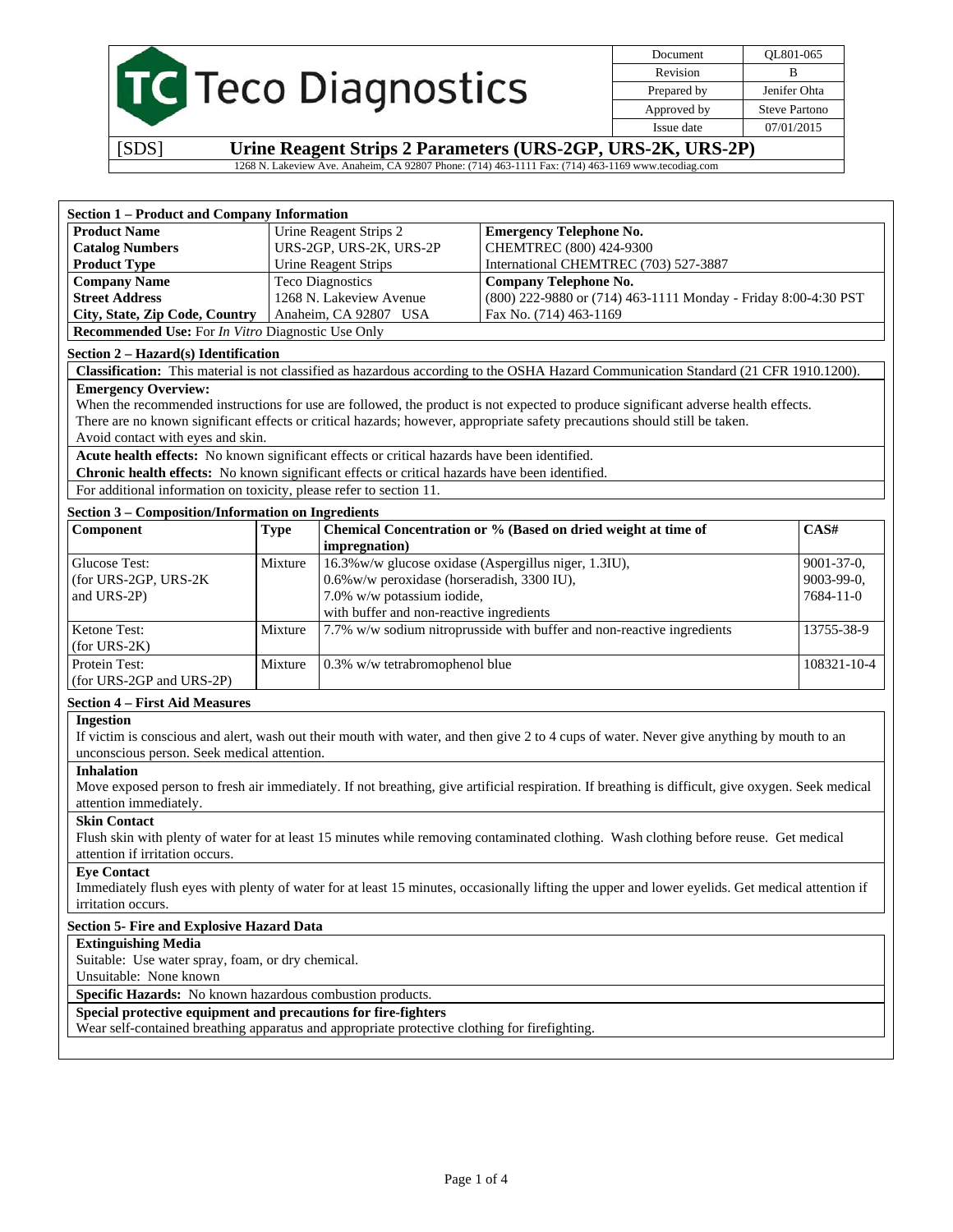|  | <b>C</b> Teco Diagnostics |
|--|---------------------------|
|  |                           |

Document QL801-065 Revision B Prepared by **Jenifer Ohta** Approved by Steve Partono Issue date 07/01/2015

[SDS] **Urine Reagent Strips 2 Parameters (URS-2GP, URS-2K, URS-2P)** 

1268 N. Lakeview Ave. Anaheim, CA 92807 Phone: (714) 463-1111 Fax: (714) 463-1169 www.tecodiag.com

### **Section 6 – Accidental Release Measures**

#### **Personal precautions, protective equipment and emergency procedures**

Wear proper personal protective equipment (PPE) as indicated in section 8. Exercise appropriate precautions to avoid contact with skin or eyes and prevent inhalation.

## **Methods and materials for containment and cleaning up**

Vacuum or sweep material and place into a suitable waste container. Dispose of in accordance with federal, state, and local regulations.

## **Section 7 – Handling and Storage**

#### **Handling**

Wear appropriate personal protective equipment (PPE) as indicated in section 8.

Avoid contact with eyes, skin, and clothing. Avoid inhalation or ingestion.

#### **Storage**

Store at 15-30ºC in the original container and protect from sunlight. Keep container closed when not in use.

## **Section 8 – Exposure Controls / PPE**

## **Components with workplace control parameters**

The product contains no components with occupational exposure limit values.

# **Engineering Controls**

No special ventilation requirements. Good general ventilation is sufficient.

## **Personal Protective Equipment**

Respiratory Protection: Respiratory protective equipment is not required where adequately ventilated.

Hand Protection: Wear chemical-resistant, impervious gloves

Eye Protection: Safety glasses with side shields recommended.

Protective Clothing: Wear a lab coat.

Other protective equipment: Ensure the eyewash station and/or safety shower/wash is located near the work area.

## **General Hygiene Measures**

Handle in accordance with good industrial hygiene practice. After handling the product, remove gloves using proper glove removal technique (without touching outer surface of glove), and dispose gloves according to applicable laws and good laboratory practices. Wash hands thoroughly. Also wash hands before eating, smoking, using the lavatory, and at end of the work period.

## **Section 9 – Physical and Chemical Properties**

| Appearance                                          | 2 small, multicolored reagent test pads on a white plastic strip |
|-----------------------------------------------------|------------------------------------------------------------------|
| Odor                                                | N/A                                                              |
| Odor threshold                                      | N/A                                                              |
| pН                                                  | N/A                                                              |
| Melting point / freezing point                      | N/A                                                              |
| Initial boiling point and boiling range             | N/A                                                              |
| <b>Flash point</b>                                  | N/A                                                              |
| <b>Evaporation rate</b>                             | N/A                                                              |
| <b>Flammability</b>                                 | Not flammable                                                    |
| <b>Upper/lower flammability or explosion limits</b> | N/A                                                              |
| Vapor pressure                                      | N/A                                                              |
| Vapor density                                       | N/A                                                              |
| <b>Relative density</b>                             | N/A                                                              |
| <b>Solubility</b>                                   | Insoluble                                                        |
| Partition coefficient: n-octanol/water              | N/A                                                              |
| <b>Auto-ignition Temperature</b>                    | N/A                                                              |
| <b>Decomposition Temperature</b>                    | N/A                                                              |
| <b>Viscosity</b>                                    | N/A                                                              |

## **Section 10 – Stability and Reactivity**

| <b>Reactivity</b>                         | Reacts with urine and possibly with other bodily fluids                |
|-------------------------------------------|------------------------------------------------------------------------|
| <b>Chemical stability</b>                 | Stable under recommended storage conditions as indicated in section 7. |
| <b>Possibility of hazardous reactions</b> | No information available                                               |
| <b>Conditions to avoid</b>                | Avoid high temperature, high humidity conditions                       |
| Incompatible materials                    | No information available                                               |
| <b>Hazardous decomposition products</b>   | No information available                                               |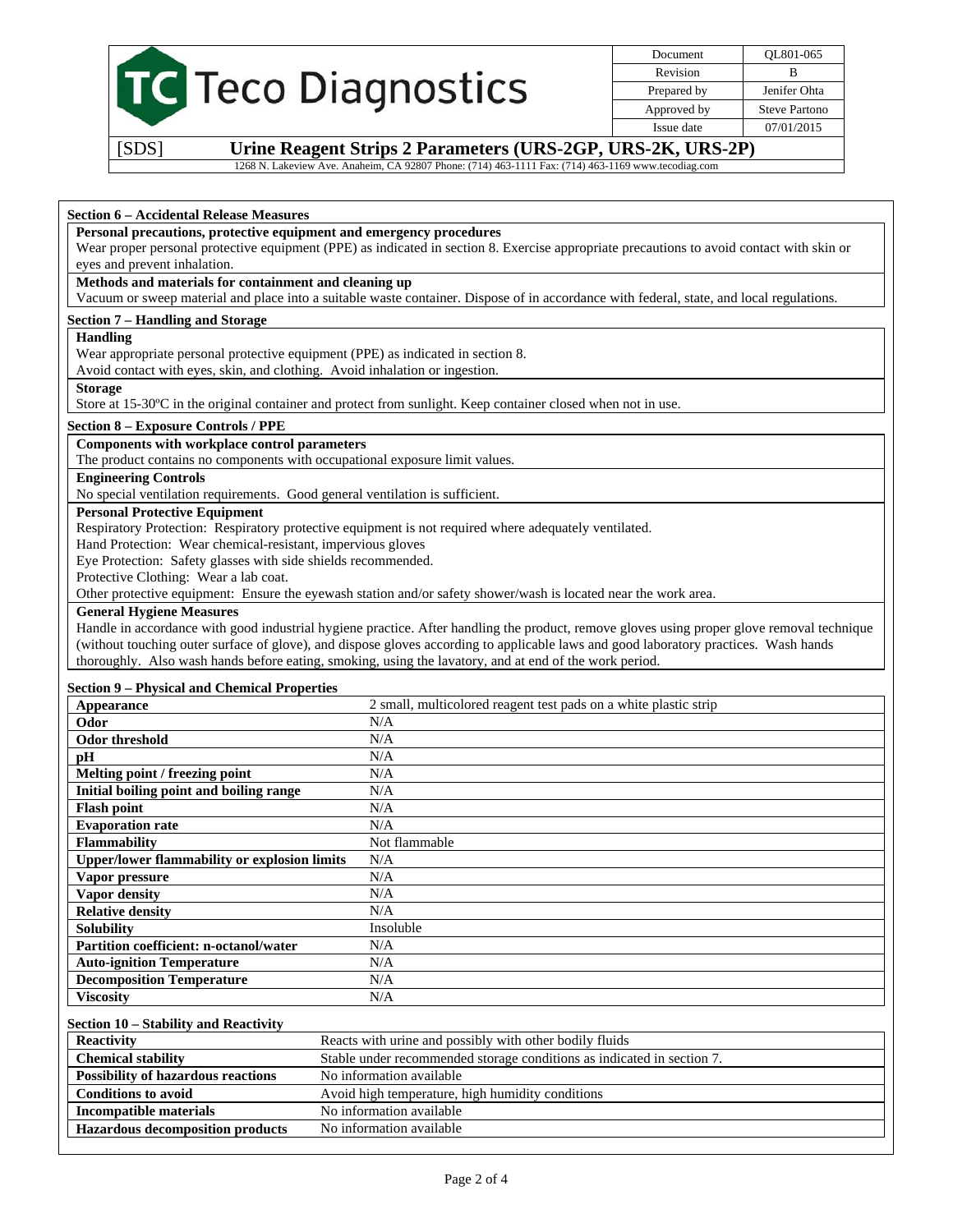# TC Teco Diagnostics

Document QL801-065 Revision B Prepared by Jenifer Ohta Approved by Steve Partono Issue date 07/01/2015

[SDS] **Urine Reagent Strips 2 Parameters (URS-2GP, URS-2K, URS-2P)** 

1268 N. Lakeview Ave. Anaheim, CA 92807 Phone: (714) 463-1111 Fax: (714) 463-1169 www.tecodiag.com

| <b>Section 11- Toxicological Information</b>                                                                                                                                                                                                                               |                                                                                                                                             |                           |                                                                       |                                   |                             |  |
|----------------------------------------------------------------------------------------------------------------------------------------------------------------------------------------------------------------------------------------------------------------------------|---------------------------------------------------------------------------------------------------------------------------------------------|---------------------------|-----------------------------------------------------------------------|-----------------------------------|-----------------------------|--|
| <b>Route of Entry/Exposure</b>                                                                                                                                                                                                                                             | Skin contact, eye contact                                                                                                                   |                           |                                                                       |                                   |                             |  |
| <b>Effects of acute exposure</b>                                                                                                                                                                                                                                           |                                                                                                                                             |                           |                                                                       |                                   |                             |  |
| <b>Skin contact</b><br>May cause irritation.                                                                                                                                                                                                                               |                                                                                                                                             |                           |                                                                       |                                   |                             |  |
| May cause irritation.<br><b>Eye contact</b>                                                                                                                                                                                                                                |                                                                                                                                             |                           |                                                                       |                                   |                             |  |
| <b>Ingestion</b>                                                                                                                                                                                                                                                           | May be harmful if ingested.                                                                                                                 |                           |                                                                       |                                   |                             |  |
| <b>Inhalation</b>                                                                                                                                                                                                                                                          |                                                                                                                                             |                           | May cause irritation to mucous membranes and upper respiratory tract. |                                   |                             |  |
| <b>Effects of chronic exposure</b>                                                                                                                                                                                                                                         | No information available                                                                                                                    |                           |                                                                       |                                   |                             |  |
| <b>Toxicity:</b>                                                                                                                                                                                                                                                           |                                                                                                                                             |                           |                                                                       |                                   |                             |  |
| Component                                                                                                                                                                                                                                                                  | <b>Chemical</b>                                                                                                                             | <b>Acute Toxicity</b>     |                                                                       | <b>Chronic</b><br><b>Toxicity</b> | <b>Other Information</b>    |  |
| <b>Glucose Test:</b>                                                                                                                                                                                                                                                       | Glucose oxidase,                                                                                                                            |                           | LD50 Intraperitoneal-mouse 3 mg/kg,                                   | No information                    | RTECS: RQ8452000,           |  |
| (for URS-2GP,                                                                                                                                                                                                                                                              | Peroxidase,                                                                                                                                 | No information available, |                                                                       | available                         | RTECS: Not available,       |  |
| URS-2K and URS-2P)                                                                                                                                                                                                                                                         | Potassium iodide                                                                                                                            | No information available  |                                                                       |                                   | RTECS: TT2975000            |  |
| Ketone Test:<br>$(for URS-2K)$                                                                                                                                                                                                                                             | Sodium nitroprusside                                                                                                                        | LD50 Oral -rat 99 mg/kg   |                                                                       | No information<br>available       | RTECS: LJ8925000            |  |
| Protein Test:<br>(for URS-2GP and                                                                                                                                                                                                                                          | Tetrabromophenol blue                                                                                                                       | No information available  |                                                                       | No information<br>available       | <b>RTECS:</b> Not available |  |
| $URS-2P$                                                                                                                                                                                                                                                                   |                                                                                                                                             |                           |                                                                       |                                   |                             |  |
| Carcinogenicity                                                                                                                                                                                                                                                            |                                                                                                                                             |                           |                                                                       |                                   |                             |  |
| <b>IARC</b>                                                                                                                                                                                                                                                                | URS-2GP, URS-2K, and URS-2P: No component present at levels greater than or equal to 0.1% is identified as probable, possible               |                           |                                                                       |                                   |                             |  |
|                                                                                                                                                                                                                                                                            | or confirmed human carcinogen by IARC.                                                                                                      |                           |                                                                       |                                   |                             |  |
| $\rm{ACGIH}$                                                                                                                                                                                                                                                               | URS-2GP, URS-2K, and URS-2P: No component present at levels greater than or equal to 0.1% is identified as a carcinogen or                  |                           |                                                                       |                                   |                             |  |
|                                                                                                                                                                                                                                                                            | potential carcinogen by ACGIH.                                                                                                              |                           |                                                                       |                                   |                             |  |
| <b>NTP</b>                                                                                                                                                                                                                                                                 | URS-2GP, URS-2K, and URS-2P: No component present at levels greater than or equal to 0.1% is identified as a known or                       |                           |                                                                       |                                   |                             |  |
|                                                                                                                                                                                                                                                                            | anticipated carcinogen by NTP.                                                                                                              |                           |                                                                       |                                   |                             |  |
| <b>OSHA</b>                                                                                                                                                                                                                                                                | URS-2GP, URS-2K, and URS-2P: No component present at levels greater than or equal to 0.1% is identified as a carcinogen or                  |                           |                                                                       |                                   |                             |  |
|                                                                                                                                                                                                                                                                            | potential carcinogen by OSHA.                                                                                                               |                           |                                                                       |                                   |                             |  |
|                                                                                                                                                                                                                                                                            | To the best of our knowledge, the chemical, physical and toxicological properties have not been thoroughly investigated.                    |                           |                                                                       |                                   |                             |  |
| <b>Section 12 – Ecological Information</b>                                                                                                                                                                                                                                 |                                                                                                                                             |                           |                                                                       |                                   |                             |  |
| <b>Ecotoxicity</b>                                                                                                                                                                                                                                                         | No information available                                                                                                                    |                           | <b>Mobility</b> in soil                                               |                                   | No information available    |  |
| <b>Persistence and degradability</b>                                                                                                                                                                                                                                       | No information available                                                                                                                    |                           | Other adverse effects                                                 |                                   | No information available    |  |
| <b>Bio-accumulative potential</b>                                                                                                                                                                                                                                          | No information available                                                                                                                    |                           | Water hazard class                                                    |                                   | No information available    |  |
| <b>Section 13 - Disposal Considerations</b>                                                                                                                                                                                                                                |                                                                                                                                             |                           |                                                                       |                                   |                             |  |
| Waste residues and methods of disposal                                                                                                                                                                                                                                     |                                                                                                                                             |                           |                                                                       |                                   |                             |  |
|                                                                                                                                                                                                                                                                            | This product has to be disposed in accordance with applicable regional, national and local laws and regulations. Surplus and non-recyclable |                           |                                                                       |                                   |                             |  |
|                                                                                                                                                                                                                                                                            | components should be taken to a licensed waste disposal contractor for disposal.                                                            |                           |                                                                       |                                   |                             |  |
| <b>Contaminated Packaging</b>                                                                                                                                                                                                                                              |                                                                                                                                             |                           |                                                                       |                                   |                             |  |
|                                                                                                                                                                                                                                                                            |                                                                                                                                             |                           |                                                                       |                                   |                             |  |
| Waste packaging should be recycled; however, since empty containers may retain some product residues, they should be taken to an approved<br>waste handling site or given to a licensed waste disposal contractor for recycling or disposal, if recycling is not possible. |                                                                                                                                             |                           |                                                                       |                                   |                             |  |
| <b>Section 14 - Transport Information</b>                                                                                                                                                                                                                                  |                                                                                                                                             |                           |                                                                       |                                   |                             |  |
| <b>UN</b> Number                                                                                                                                                                                                                                                           | None. Not regulated.                                                                                                                        |                           |                                                                       |                                   |                             |  |
| <b>UN Proper shipping name</b>                                                                                                                                                                                                                                             | None. Not regulated.                                                                                                                        |                           |                                                                       |                                   |                             |  |
| <b>Transport hazard class</b>                                                                                                                                                                                                                                              |                                                                                                                                             |                           |                                                                       |                                   |                             |  |
| <b>Packing group</b>                                                                                                                                                                                                                                                       | Not classified as hazardous. Not regulated.<br>Not applicable                                                                               |                           |                                                                       |                                   |                             |  |
| <b>Environmental hazard</b>                                                                                                                                                                                                                                                | No information available                                                                                                                    |                           |                                                                       |                                   |                             |  |
|                                                                                                                                                                                                                                                                            | Transport in bulk according to Annex II of MARPOL 73/78 and the IBC Code                                                                    |                           | Not applicable                                                        |                                   |                             |  |
| <b>DOT</b> (USA)                                                                                                                                                                                                                                                           | Not dangerous goods. Non-hazardous for transport.                                                                                           |                           |                                                                       |                                   |                             |  |
|                                                                                                                                                                                                                                                                            |                                                                                                                                             |                           |                                                                       |                                   |                             |  |
| <b>IMDG</b><br>Not dangerous goods. Non-hazardous for maritime transport.                                                                                                                                                                                                  |                                                                                                                                             |                           |                                                                       |                                   |                             |  |
| Not dangerous goods. Non-hazardous for air transport.<br><b>IATA</b><br><b>Special precautions</b>                                                                                                                                                                         |                                                                                                                                             |                           |                                                                       |                                   |                             |  |
|                                                                                                                                                                                                                                                                            | None                                                                                                                                        |                           |                                                                       |                                   |                             |  |